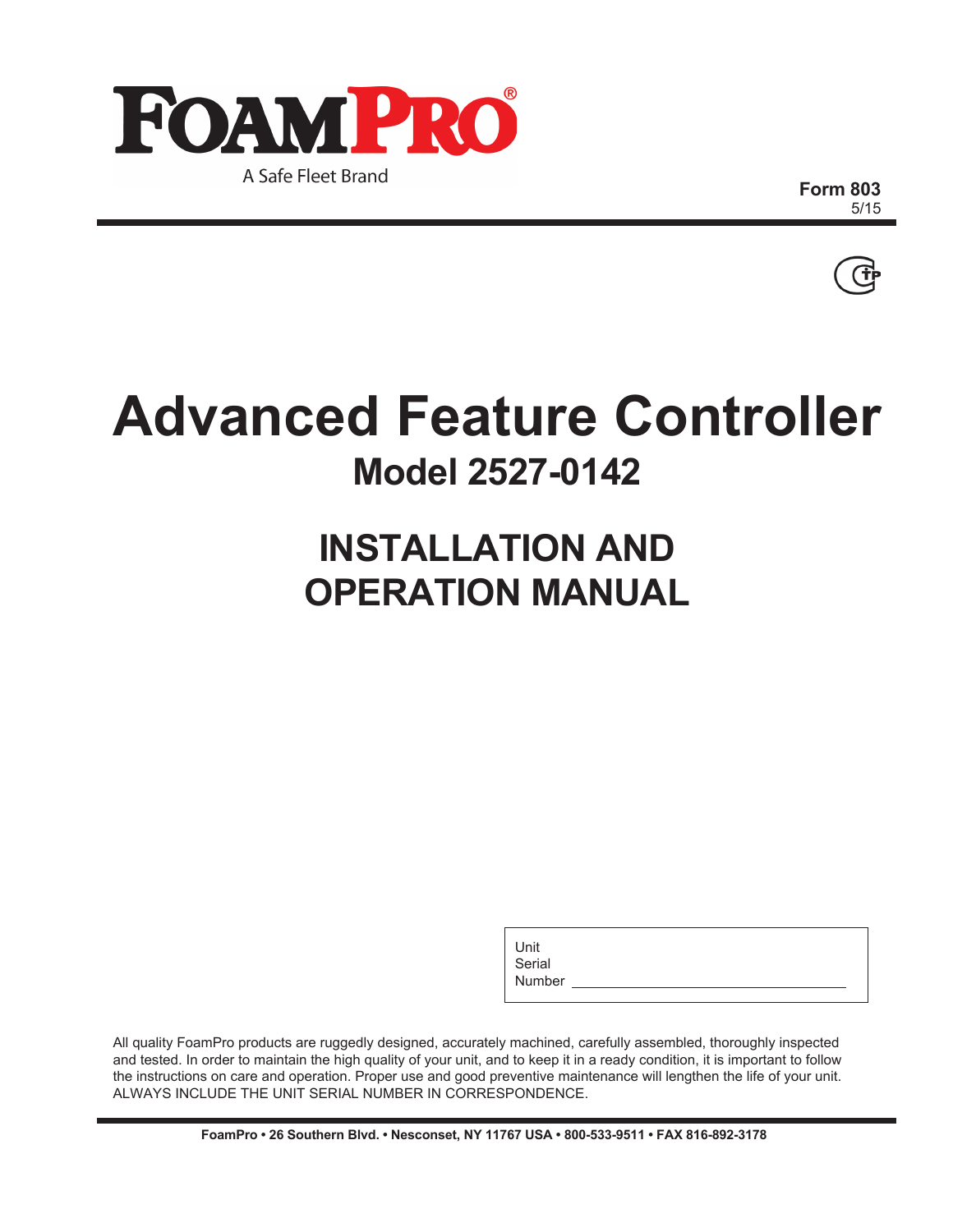

**1 Safety** Please read all of the following safety precautions and follow carefully. They are important to the prevention of personal injury or damage to the equipment **carefully. They are important to the prevention of personal injury or damage to the equipment.**

- 1. Do not pump at pressures higher than the maximum recommended pressure (400 psi [28 BAR]).
- 2. Do not permanently remove or alter any guarding devices or attempt to operate the system when these guards are temporarily removed.
- 3. *Always disconnect the power source before attempting to service any part of the pump.* Note this system contains a capacitor which will hold a charge for a time after power is disconnected. Take care to dissipate this charge by connecting a 12 or 24 volt test lamp from the pump base to the positive main power terminal.
- 4. *Release all pressure* within the system before servicing any of its components.
- 5. *Drain all concentrate and water* from the discharge system before servicing any of its component parts.
- 6. Check all hoses for weak or worn conditions after each use. Ensure that all connections and fittings are tight and secure.
- 7. From the foam pump outlet to the injector fitting, use only pipe, hose, and fittings that are rated at or above the maximum pressure (400 psi [28 BAR] minimum for 2001, 2002, 2024 and 3000 series systems, and 600 psi [41 BAR] for 2002HP) rating that the water pump system operates.
- 8. Any electrical system has the potential to cause sparks during service. Be sure to eliminate explosive or hazardous environments during service/repair.
- 9. **CAUTION:** Do not attempt to operate the system at or above a temperature of  $160^{\circ}$ F [71°C].
- 10. **CAUTION:** Be sure that the electrical source of power for the 2001, 2002, 2002HP, 2024 and 3000 series units are 12 or 24 volt, all with negative-ground DC. The systems require a minimum current rating as listed in the appropriate OIPM for that model.
- 11. **CAUTION:** Periodically inspect the pump and the system components. Perform routine preventive maintenance as required. Failure to perform routine maintenance may damage the pump. See the maintenance section of this manual for recommended maintenance procedures and intervals between maintenance work.
- 12. **CAUTION:** Read and understand the "Operating Instructions" section before attempting to operate the unit.
- 13. **CAUTION:** Always disconnect the ground straps and control cables from the Digital Display Control Module or other FoamPro equipment before electric arc welding at any point on the apparatus. Failure to do so will result in a power surge through the unit that could cause irreparable damage to the display or other system components.
- 14. **CAUTION:** The cables shipped with each FoamPro unit are tested at the factory. Improper handling and forcing connections can damage these cables which could result in other system damage.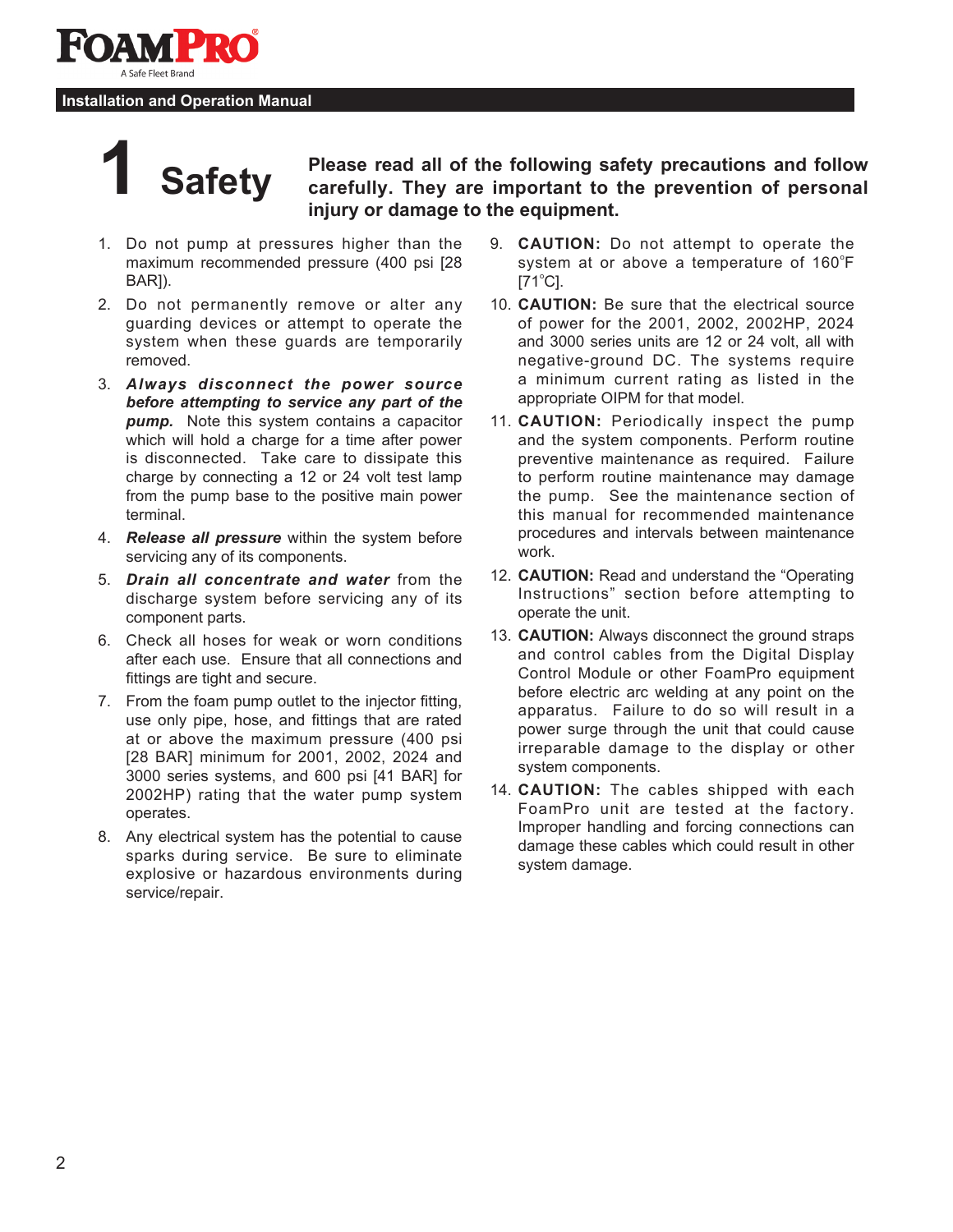# **2 Introduction & Operation**

The FoamPro Advanced Feature Digital Display Control Module (AFC) is designed to add specific options to the functionality of your 2000 or 3000 Series FoamPro System. Basic installation, setup, calibration and operation are all the same as the standard controller (Reference Forms 829, 836, 860, 903 and 904). The basic operation of the controller remains the same as the standard controller with the following added features:

#### **AUTOMATIC "ON" FEATURE**

This programmable feature allows the operator to remotely power up the 2000 or 3000 FoamPro system directly into the "ON" mode. In this mode, when power is supplied to the system, the system is powered and ready for operation without pressing the red "ON" button. There is an approximate 5-second delay before system operations will begin, which allows the system to run the self diagnostics programming. When water flow is present, the system will start to operate automatically. The "ON" button, when depressed, will turn the system on and off the same as the standard controller.

An example of when this feature would be used is when the operator always requires foam operations from the initial setup of equipment. The system may be powered up along with the engagement of the apparatus pump PTO. This would allow the FoamPro system to be active and running with the first water flow to the discharge from the initial engagement without adding extra operation procedures for the engineer.

Another example of this type of operation would be in conjunction with the engagement of the compressor in a CAF system.

#### **FULL TIME REMOTE START/STOP FEATURE**

This feature was changed from a programmable feature to a full-time feature. When using the Remote Start/Stop module with the FoamPro 2000 or 3000 system, the Concentrate Management System (CMS) can be operated at the same time. The Remote Start/Stop module will operate and install in the same manner as before, but it will not be a programmable feature. The FoamPro AFC will automatically recognize that this feature is being used when the 4-pin cable is attached to the receptacle on the back of the controller.

#### **FULL TIME CONCENTRATE MANAGEMENT SYSTEM FEATURE**

This feature was changed from a programmable feature to a full-time feature. The CMS module can now be used concurrently with the Remote Start/ Stop feature without changing or setting the defaults manually. When a CMS module is installed to the FoamPro AFC, it will automatically recognize that this feature is being used. The interface wiring has changed for this feature and is described in this manual. The CMS operation, set-up and calibration will remain the same as with the standard FoamPro system controller. When using this feature, you will need to purchase the 2520-0091 CMS interface cable.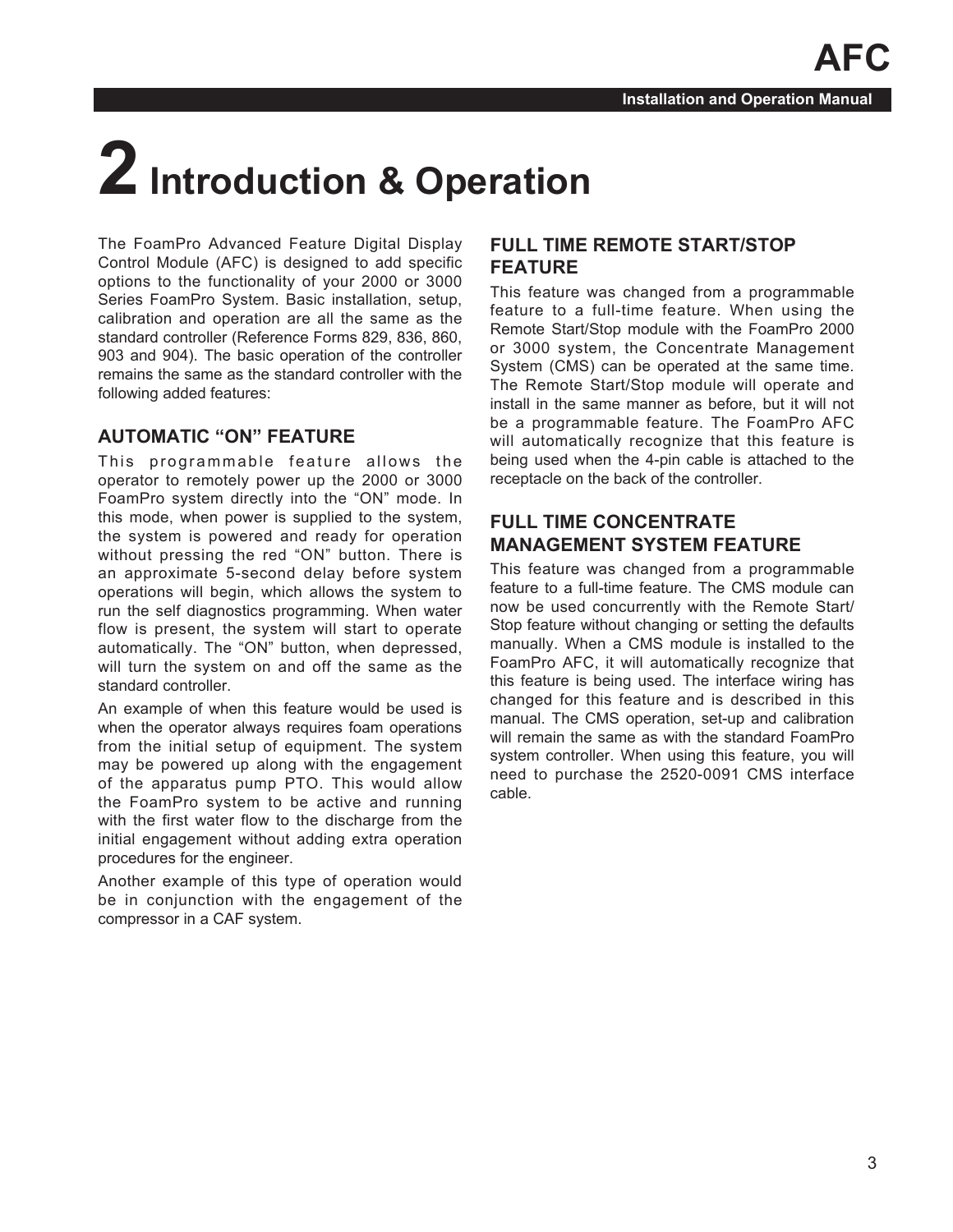



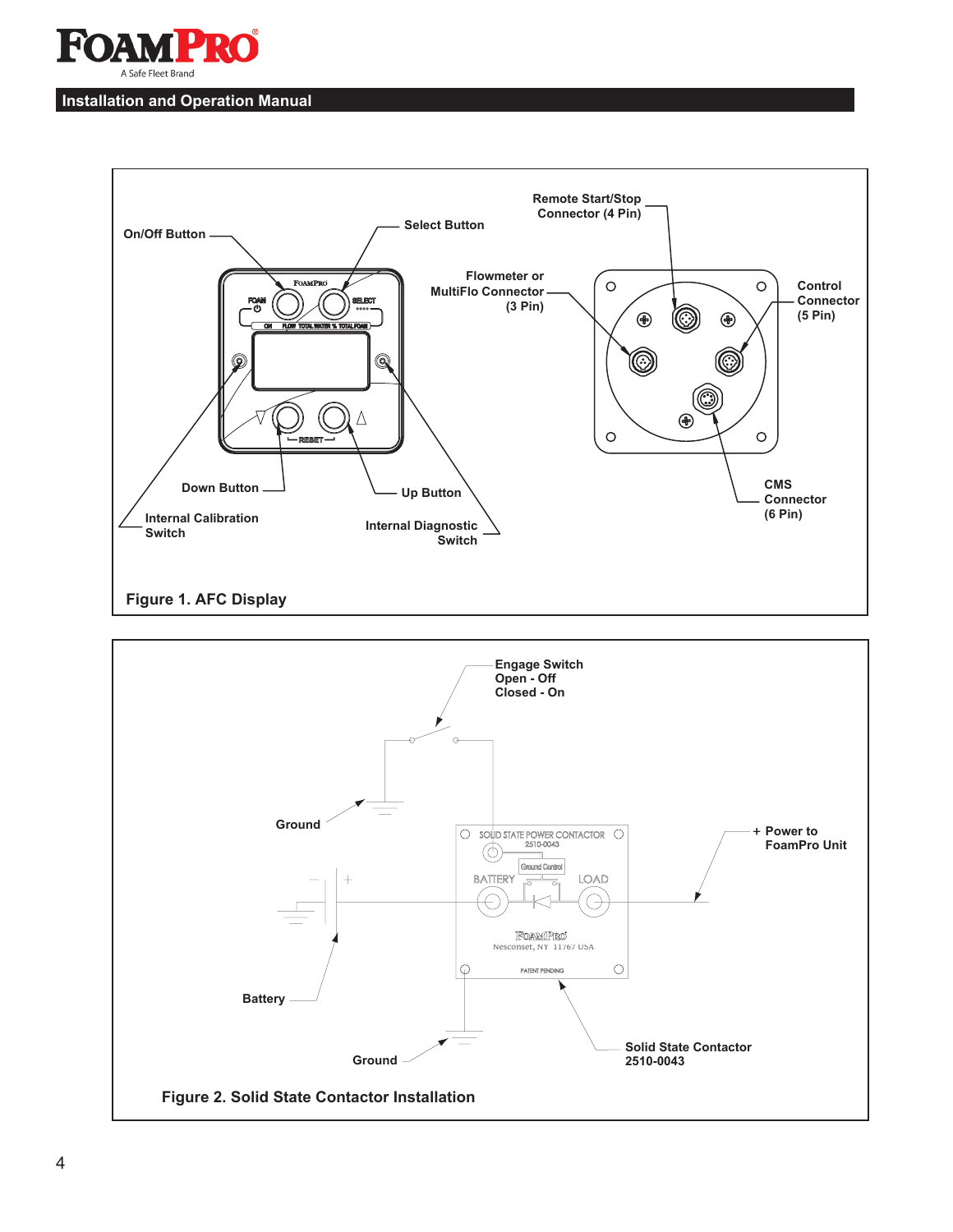# **3 Installation & Setup**

Installation procedures for the FoamPro system and the AFC are identical to those of the standard controller with the exceptions that follow.

#### **AUTOMATIC "ON" FEATURE**

Installation for the AFC, when using the Auto "ON" feature, is the same as for the standard system controller. The system must be installed as shown in the appropriate operator's manual (Ref. Forms 829, 836, 860 or 903) except for the main power lead to the system itself. The main power lead will be switched remotely via a solenoid or a separate high load master switch. This lead must still originate from the battery or battery master disconnect switch. A solenoid or secondary high-load solenoid switch may be installed in this power line to turn on and off power to the system.

The usage of the FoamPro Solid State Contactor (SSC) is recommended to help protect the FoamPro system from excessive voltage surges that can take place in fire apparatus systems. The solid state contactor also has a higher life expectancy than mechanical relay options used for this application.

The SSC allows the operator to easily power the system up and to shut it down with the use of a simple switch. The following diagram depicts the installation of this accessory (see figure 2 on page 4).

The FoamPro AFC is factory defaulted to the automatic "ON" mode. To use the normal operating mode, the default must be reset to the AUTO OFF mode. This is done by following the procedure as listed:

1. Remove the cover screws for setup and diagnostics modes (see figure 1 on page 4).

- 2. Enter the set-up mode by pressing the internal switch button on the left side of the controller.
- 3. Enter default set mode by pressing the internal switch on the right side of the controller.
- 4. The display will flash "CONF" and "AS.ON" alternately.
- 5. Press the DOWN button once. The display will now flash "CONF" and "AS.OFF" alternately.
- 6. Press the setup internal switch on the left side of the controller once. This places you into the normal operational mode.
- 7. Replace both cover screws and O-ring seals.

#### **CAUTION: When exiting the setup mode and defaulting to the auto on mode, the system will be turned on upon exit.**

To reset the default to the AUTO ON mode of operation, follow the preceding procedure except press the UP button once.

#### **CONCENTRATE MANAGEMENT SYSTEM FEATURE**

Installation for the AFC, when using the CMS feature, is the same as for the standard system controller. The system must be installed as shown in the appropriate operator's manual, except for the interface between the controller and the CMS connections. Please reference the main operator's manual (Form 828 or 887) that came with your CMS for the general installation notes and procedures.

Revised wiring diagrams are shown (see fig. 3 or 4) that reflect the wiring changes for the manual and electronic CMS systems. NOTE: The only changes to the wiring are to the interface connections between the controller and the CMS.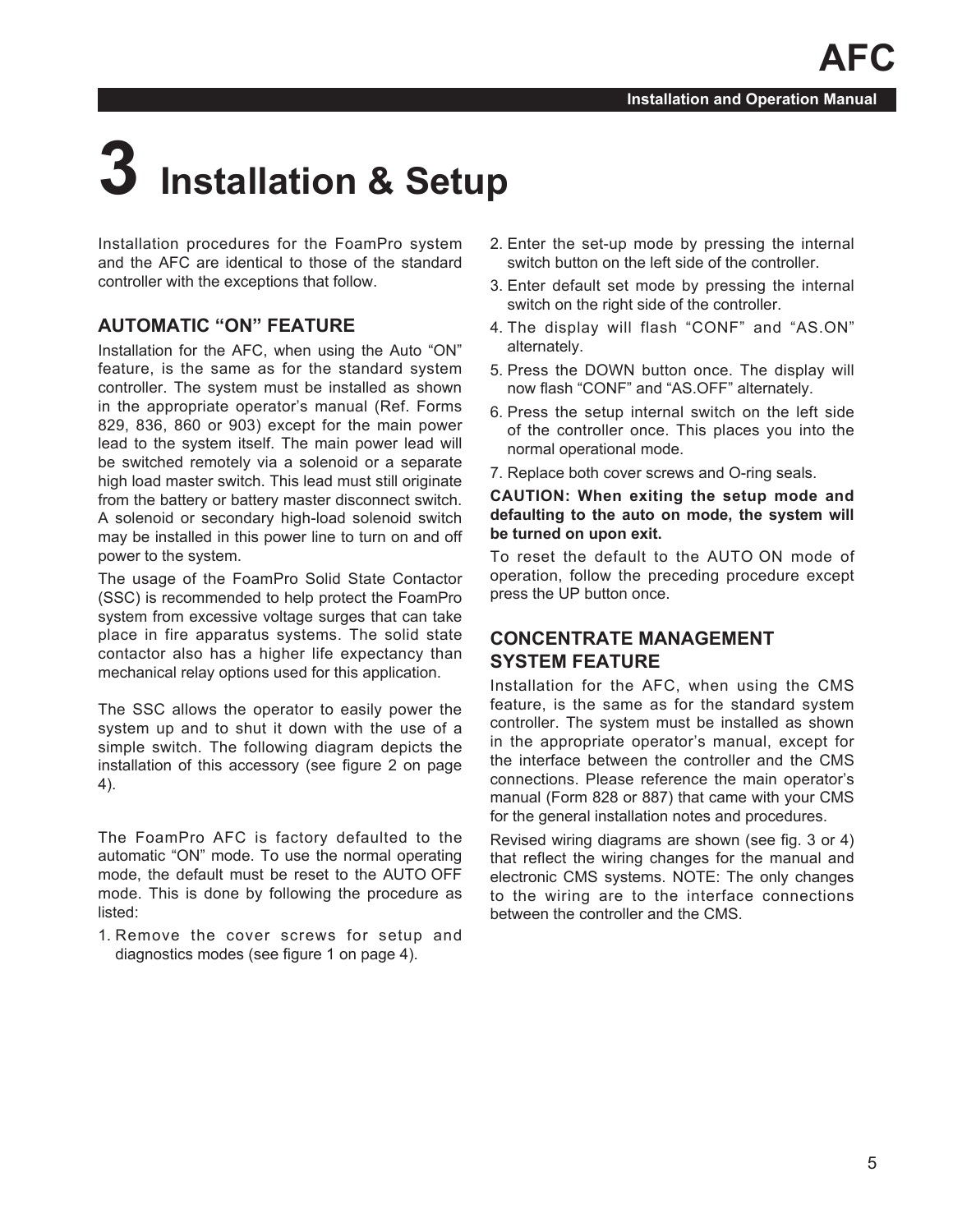



Manual Dual-Tank Electrical Hookup for AFC **Manual Dual-Tank Electrical Hookup for AFC**

**Figure 3**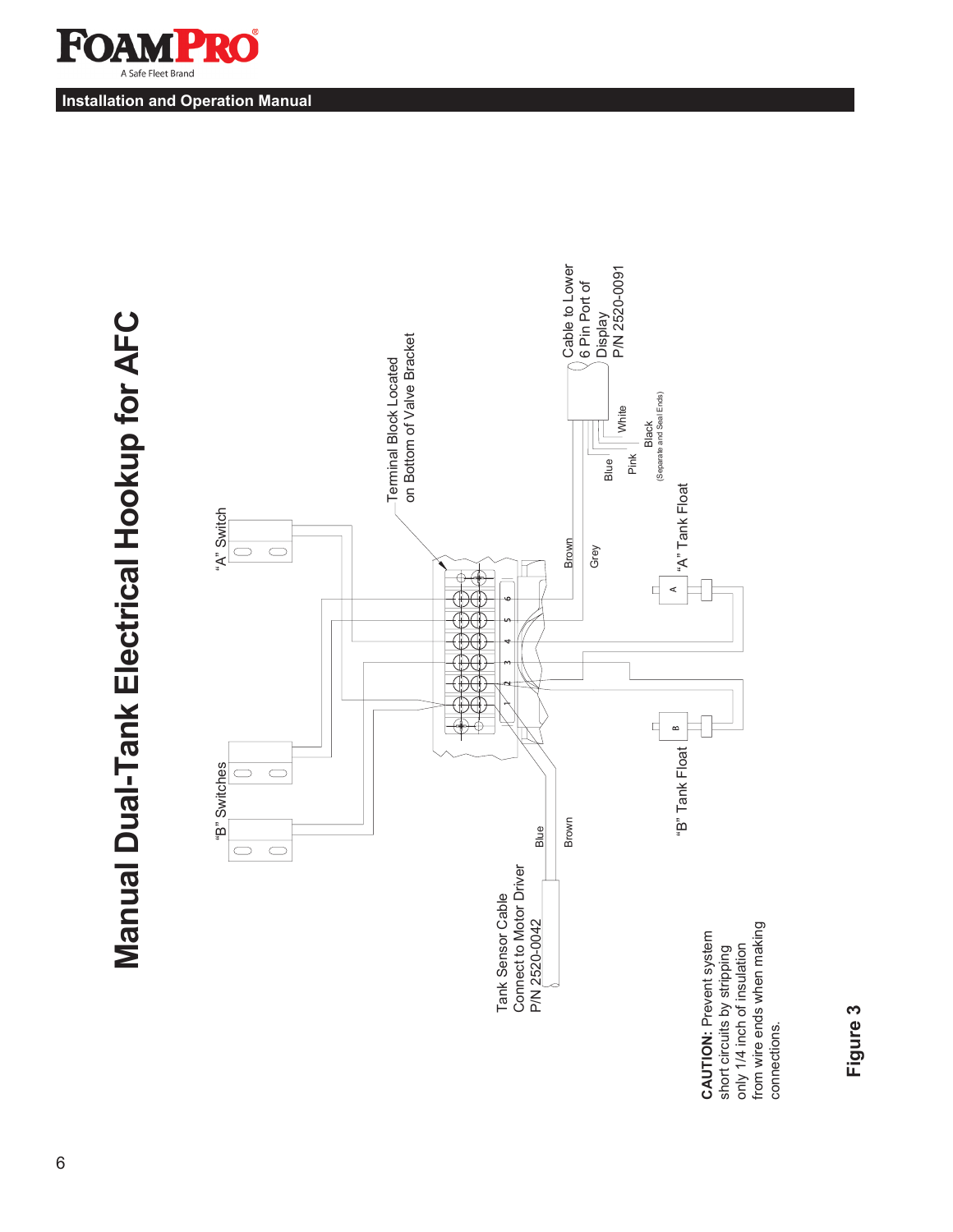